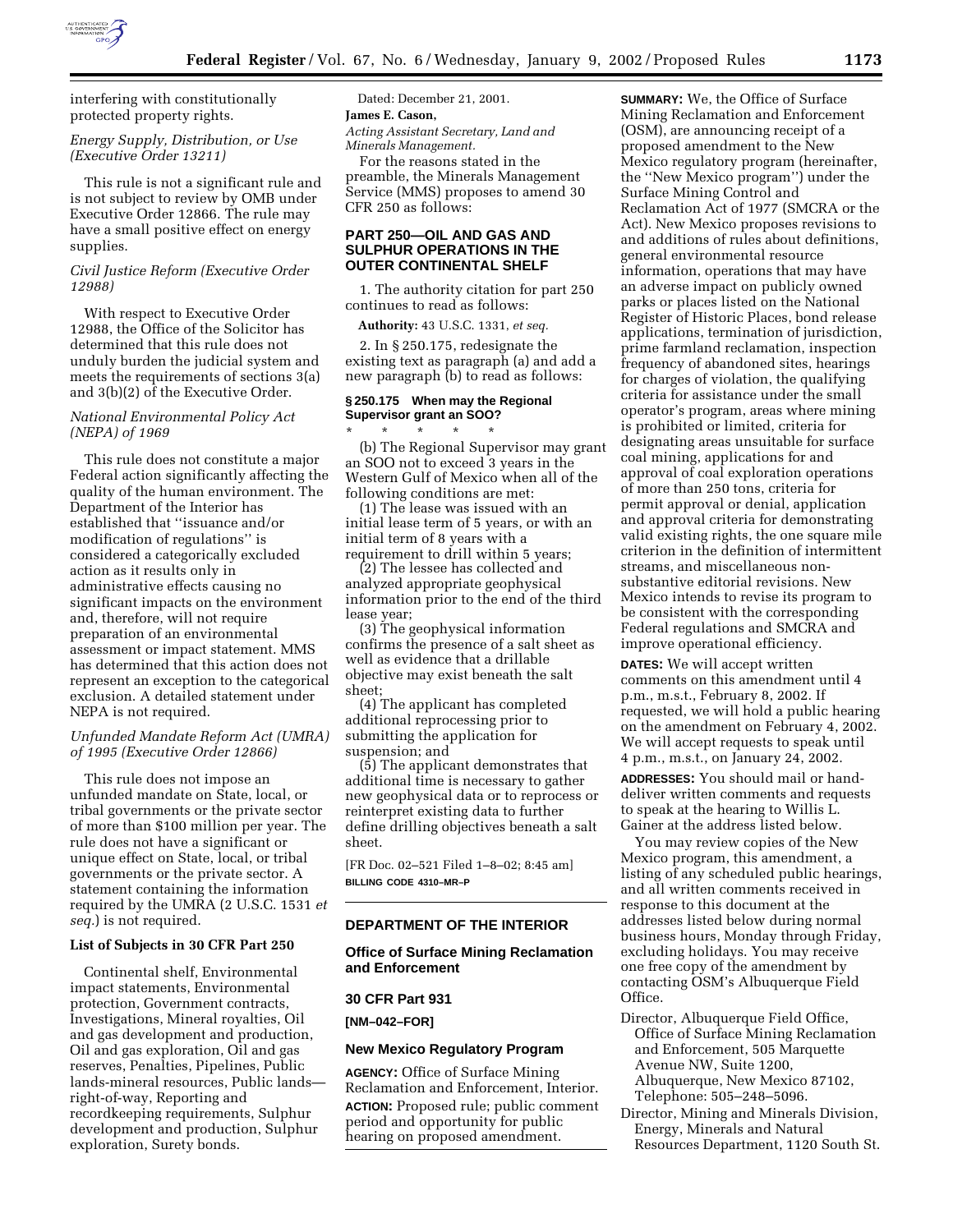Francis Drive, Santa Fe, New Mexico 87505, Telephone: 505–476–3400.

**FOR FURTHER INFORMATION CONTACT:** Willis L. Gainer, Telephone: 505–248– 5096.

## **SUPPLEMENTARY INFORMATION:**

I. Background on the New Mexico Program II. Description of the Proposed Amendment III. Public Comment Procedures IV. Procedural Determinations

## **I. Background on the New Mexico Program**

Section 503(a) of the Act permits a State to assume primacy for the regulation of surface coal mining and reclamation operations on non-Federal and non-Indian lands within its borders by demonstrating that its State program includes, among other things, ''a State law which provides for the regulation of surface coal mining and reclamation operations in accordance with the requirements of the Act; and rules and regulations consistent with regulations issued by the Secretary pursuant to the Act.'' See 30 U.S.C. 1253(a)(1) and (7). On the basis of these criteria, the Secretary of the Interior conditionally approved the New Mexico program on December 31, 1980. You can find background information on the New Mexico program, including the Secretary's findings, the disposition of comments, and the conditions of approval of the New Mexico program in the December 31, 1980, **Federal Register** (45 FR 86459). You can also find later actions concerning New Mexico's program and program amendments can be found at 30 CFR 931.11, 931.15, 931.16, and 931.30.

## **II. Description of the Proposed Amendment**

By letter dated November 28, 2001, New Mexico sent us a proposed amendment (administrative record No. NM–853) to its program under SMCRA (30 U.S.C. 1201 *et seq.*). New Mexico sent the amendment in response to the June 19, 1997, and April 2, 2001, letters (administrative record Nos. NM–796 and NM–851) that we sent to New Mexico in accordance with 30 CFR 732.17(c); in response to the required program amendments at 30 CFR  $931.16(e)$ , (u) and (v); and to include changes made at its own initiative. The full text of the program amendment is available for you to read at the locations listed above under **ADDRESSES**.

Specifically, New Mexico proposes, in response to the June 19, 1997, 30 CFR part 732 letter, to:

1. Revise 19.8.1.7.O(5) NMAC, the definition of ''other treatment facilities,'' to include chemical treatments or

mechanical structures that have a pointsource discharge and are utilized to comply with all applicable State and Federal water-quality laws and regulations;

2. Revise 19.8.1.7.P(12) NMAC, the definition of ''previously mined areas,'' to mean land affected by surface coal mining operations prior to August 3, 1977, that has not been reclaimed to the requirements of SMCRA, the Act, and the New Mexico regulatory standards;

3. Revise 19.8.1.7.Q(1) NMAC, the definition of ''qualified laboratory,'' to specify, in addition to the listed services, those services allowed under the small operator assistance program (SOAP) at 19.8.32.3203 NMAC;

4. Revise 19.8.8.801.B, concerning general environmental resources information in a permit application, to require (1) at paragraph B(1), a description (based on all available information, including, but not limited to, data of State and local archeological, historical, and cultural preservation agencies) of the nature of cultural and historic resources listed or eligible for listing on the National Register of Historic Places and known archeological features within the proposed permit and adjacent areas, and (2) at paragraph B(2), further evaluation of important historic and archeological resources that may be eligible for listing on the National Register of Historic Places, through collection of additional information, field investigations, or other appropriate analyses;

5. Revise 19.8.9.912 NMAC, concerning proposed operations that may have an adverse effect on any publicly owned parks or any places listed on the National Register of Historic Places, to (1) require a plan to either (a) describe the measures to be used to prevent adverse impacts, or (b) minimize adverse impacts when valid existing rights exist or joint agency approval must be obtained, and (2) require the applicant to prevent or minimize impacts to any historic or archeological properties listed on or eligible for listing on the National Register of Historic Places through appropriate mitigation and treatment measures, which may be required to be taken after permit issuance provided that the required measures are completed before the properties are affected by any mining operation.

6. Revise 19.8.14.1412 NMAC, concerning general requirements for bonding, by adding paragraph (2)(h) that requires an operator to include in an application for bond release a notarized statement which certifies that all applicable reclamation activities have been accomplished in accordance with

the requirements of SMCRA, the Act, the regulatory program, and the approved reclamation plan;

7. Add 19.8.14.1415.A and B NMAC, concerning termination of jurisdiction, stating that the Director (1) may terminate regulatory jurisdiction over a reclaimed surface coal mining and reclamation operation upon a written finding that all reclamation requirements have been successfully completed or the performance bond has been released and (2) must reassert jurisdiction over a site if it is demonstrated that either the written finding to release a performance bond or regulatory jurisdiction was based upon fraud, collusion, or misrepresentation of a material fact;

8. Revise 19.8.20.2057.A NMAC, the definition of ''thin overburden,'' to allow a variation from backfilling to the approximate original contour when the overburden thickness times the swell factor, plus the thickness of other available waste materials, is less than the combined thickness of the overburden and the coal bed prior to removing the coal;

9. Revise 19.8.20.2058.A NMAC, the definition of ''thick overburden,'' to allow a variation from backfilling to the approximate original contour when the overburden thickness times the swell factor exceeds the combined thickness of the overburden and the coal bed prior to removing the coal;

10. Revise 19.8.24.2400 NMAC, concerning performance standards for operations on prime farmlands, by adding paragraph C requiring that the aggregate total prime farmland acreage shall not be decreased from that which existed prior to mining; water bodies, if any, to be constructed during mining and reclamation operations must be located within the post-reclamation non-prime farmland portions of the permit area; and the creation of any such water bodies must be approved by the regulatory authority with the consent of all affected property owners within the permit area;

11. Add 19.8.29.2900.G and H NMAC that define ''abandoned site'' to mean a surface coal mining and reclamation operation for which the Director has made specified written findings and allow for a reduced inspection frequency determined by specified conditions at the site, but no less frequently than one complete inspection per quarter;

12. Revise 19.8.31.3107.A NMAC, concerning a request for a hearing by a person charged with a violation, to allow 30 rather than 15 days from the date of service of the conference officer's action for the person to contest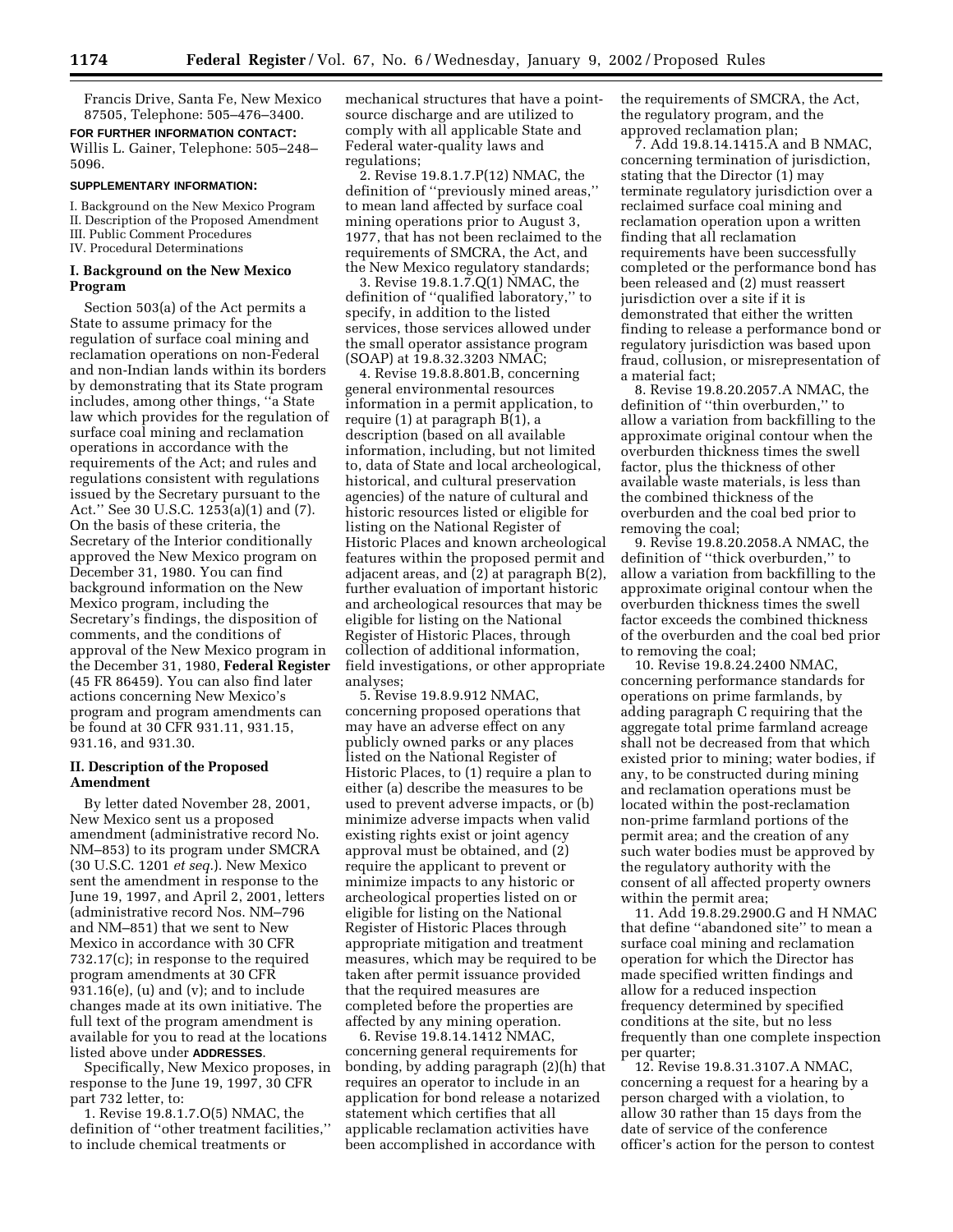the proposed penalty or alleged violation;

13. Revise 19.8.32.3200.B NMAC by allowing an applicant to be eligible for assistance under SOAP if he establishes that his probable total actual and attributed production from all locations during any consecutive 12-month period either during the permit term or during the first 5 years after issuance of his permit, whichever period is shorter, will not exceed 300,000 rather than 100,000 tons;

14. Revise 19.8.32.3203.A and B NMAC, concerning the small operators assistance program, to allow funding for additional services performed by a qualified laboratory including engineering analyses and designs necessary for the determination of probable hydrologic consequences, drilling, development of cross-section maps and plans, collection of archaeological and historic information and related plans, pre-blast surveys, and collection of site specific resources information and production of protection and enhancement plans for fish and wildlife habitats; and

15. Revise 19.8.32.3206.A and A(2) and (3) NMAC to clarify that the SOAP applicant shall reimburse the Director for the costs of the services rendered if either the applicant's actual and attributed annual production of coal for all locations exceeds 300,000 tons (rather than 100,000 tons) or the permit is sold, transferred or assigned to another person and the transferee's total actual attributed annual production of coal for all locations exceeds 300,000 tons (rather than 100,000 tons) during any consecutive 12-month period either during the permit term or during the first 5 years after issuance of his permit.

In response to the April 2, 2001, 30 CFR part 732 letter, New Mexico proposes revisions and additions of rules concerning valid existing rights (VER). Specifically, New Mexico proposes to:

1. Revise 19.8.2.201.C NMAC, concerning areas where mining is prohibited or limited, to prohibit mining within 300 feet of any occupied dwelling unless, among other things, an access or haul road connects with an existing public road on the side of the public road opposite the dwelling;

2. Revise 19.8.2.201.E NMAC, concerning areas where mining is prohibited or limited, to prohibit mining within 100 feet of a cemetery, unless the cemetery is relocated in accordance with all applicable laws and regulations;

3. Add 19.8.2.201.F.(5) NMAC, concerning areas where mining is prohibited or limited, to prohibit mining on federal lands within a national forest,

unless the U.S. Secretary of the Department of the Interior finds that there are no significant recreational, timber, economic, or other values that may be incompatible with surface coal mining operations and any surface operations or surface impacts will be incidental to an underground coal mine, or, with respect to lands that do not have significant forest cover within national forests west of the 100th meridian, the U.S. Secretary of Agriculture has determined that the surface mining operation is in compliance with several Federal acts;

4. Revise 19.8.2.202 NMAC, concerning areas designated unsuitable for mining, to incorporate new procedures for determining whether an applicant proposes surface coal mining operations on lands protected under 19.8.2.201 NMAC and, if proposed, whether the applicant has valid existing rights to disturb protected lands;

5. Add 19.8.2.203 NMAC, concerning criteria for designating areas unsuitable for mining, to identify when the prohibitions and limitations of 19.8.2.201 NMAC do not apply;

6. Revise 19.8.3.300.C, concerning criteria for designating lands unsuitable for mining, to add a statement that all lands protected under 19.8.2 NMAC, concerning areas designated unsuitable for surface coal mining, are subject to designation as unsuitable for all or certain types of surface coal mining operations pursuant to the appropriate petitions;

7. Revise 19.8.6.602.A(9), concerning an application for coal exploration of more than 250 tons and lands designated as unsuitable for mining, to add the requirements that an applicant (1) demonstrate that the proposed exploration will minimize interference with values for which the land was designated unsuitable and (2) include documentation of consultation with the owner of the feature causing the land to be protected and, when applicable, the agency with the primary jurisdiction over the feature;

8. Add 19.8.6.603.B(4) NMAC, concerning approval of coal exploration for more than 250 tons, to require that the Director of the New Mexico program approve an application only if he finds that the activities on any lands protected under 19.8.2.201 NMAC will minimize interference with the values for which the lands were designated as unsuitable for mining. Prior to making this finding, the Director must provide reasonable opportunity to the owner of the features and, when applicable, to the agency with primary jurisdiction over the features, to comment on whether the finding is appropriate;

9. Revise 19.8.7.704.C, concerning application requirements for identification of areas with a proposed permit that are within areas designated unsuitable for mining, to require that when an applicant proposes to conduct surface coal mining operations within 100 feet of a public road, an applicant must meet the requirements concerning the necessary approvals and public notice and hearing provided for at 19.8.2.202.D;

10. Revise 19.8.11.1106.D(3), concerning the criteria for permit approval or denial, to require that the Director find that the proposed permit area is not within an area designated as unsuitable for surface coal mining operations under 19.8 NMAC Parts 3 and 4, or within an area subject to the prohibitions of 19.8.2.201 NMAC; and

11. Add a new part at 19.8.35.1 NMAC through 19.8.35.14 NMAC, concerning the definition of ''valid existing rights'' (VER), the requirement for an applicant to demonstrate compliance with the ''good faith/all permits standard'' or the ''need for and adjacent standard'' with respect to areas with VER, roads and VER, the submission and processing of requests for VER determinations, the requirements for a VER property rights demonstration, the initial review of a VER request, the public notice and comment requirements and procedures for processing a VER request, how decisions on a VER request will be made, opportunities for administrative and judicial review of VER determinations, and the availability of records for VER requests and determinations.

In response to required program amendments at 30 CFR 931.16(e), (u) and (v), concerning the inclusion of a one square mile criterion in the definition of intermittent streams, New Mexico proposed an explanation of how the existing New Mexico rules governing ephemeral streams provide environmental protection for drainages of one square mile that is as effective as the Federal regulations. New Mexico's justification is based on unique regional characteristics of low rainfall in an arid environment and implementation of performance standards for diversions of ephemeral streams requiring use of sitespecific designs that take into account the local watershed and rainfall conditions, use of the best technology currently available; protection against material damage both on and off-site; and, minimization of impacts to the hydrologic balance.

In addition, at its own initiative, New Mexico proposes to revise the following rules: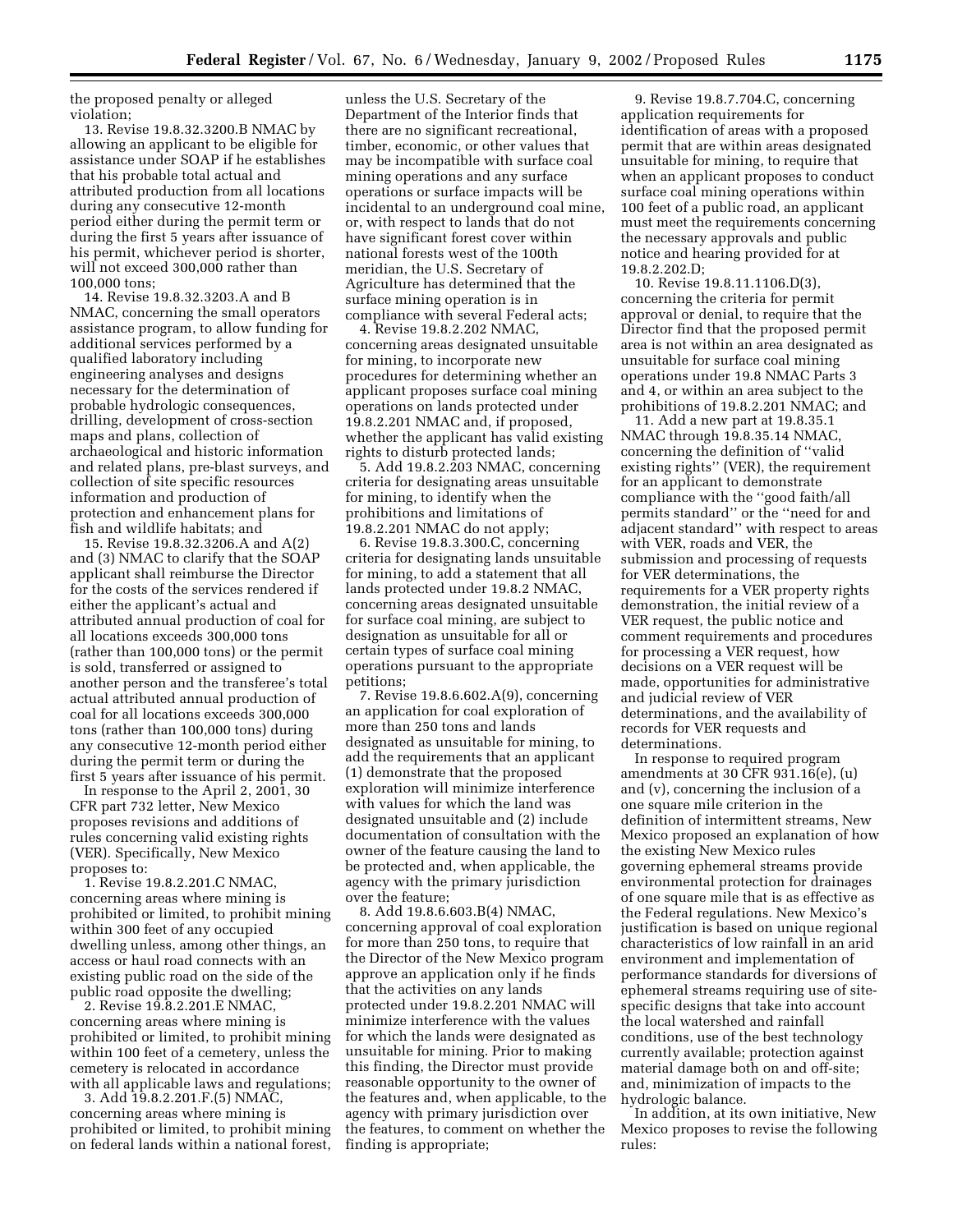1. 19.8.1.7.(2) NMAC, concerning the definition of ''fixed assets,'' to clarify the meaning by adding ''facilities and equipment not used for the production, transportation or processing of coal;''

2. 19.8.1.7.(5) NMAC, concerning the definition of ''fixed assets,'' to clarify that fixed assets and land or coal in place shall not be considered assets for the purposes of calculating net worth;

3. 19.8.8.802.A(1) NMAC, concerning application requirements for hydrology and geology, to replace the word ''by'' with "to;"

4. 19.8.13.1307.A.(1)(d) NMAC, concerning transfer, assignment or sale of permit rights, to delete an inappropriate rule reference;

5. 19.8.19.1900.A and B NMAC, concerning coal exploration, to correct a referenced rule citation;

6. 19.8.19.1902.C.(2) NMAC, concerning coal exploration, to correct reference rule citations; and

7. 19.8.20.2009.E and E(5) NMAC, concerning protection of the hydrologic balance, to correct referenced rule citations.

## **III. Public Comment Procedures**

Under the provisions of 30 CFR 732.17(h), we are seeking your comments on whether the amendment satisfies the applicable program approval criteria of 30 CFR 732.15. If we approve the amendment, it will become part of the New Mexico program.

#### *Written Comments*

Send your written or electronic comments to OSM at the address given above. Your comments should be specific, pertain only to the issues proposed in this rulemaking, and include explanations in support of your recommendations. We will not consider or respond to your comments when developing the final rule if they are received after the close of the comment period (see Dates). We will make every attempt to log all comments into the administrative record, but comments delivered to an address other than the Albuquerque Field Office may not be logged in.

#### *Availability of Comments*

We will make comments, including names and addresses of respondents, available for public review during normal business hours. We will not consider anonymous comments. If individual respondents request confidentiality, we will honor their request to the extent allowable by law. Individual respondents who wish to withhold their name or address from public review, except for the city or town, must state this prominently at the beginning of their comments. We will make all submissions from organizations or businesses, and from individuals identifying themselves as representatives or officials of organizations or businesses, available for public review in their entirety.

#### *Public Hearing*

If you wish to speak at the public hearing, contact the person listed under **FOR FURTHER INFORMATION CONTACT** by 4 p.m., m.s.t., on January 24, 2002. If you are disabled and need special accommodations to attend a public hearing, contact the person listed under **FOR FURTHER INFORMATION CONTACT**. We will arrange the location and time of the hearing with those persons requesting the hearing. If no one requests an opportunity to speak, we will not hold the hearing.

To assist the transcriber and ensure an accurate record, we request, if possible, that each person who speaks at a public hearing provide us with a written copy of his or her comments. The public hearing will continue on the specified date until everyone scheduled to speak has been given an opportunity to be heard. If you are in the audience and have not been scheduled to speak and wish to do so, you will be allowed to speak after those who have been scheduled. We will end the hearing after everyone scheduled to speak and others present in the audience who wish to speak, have been heard.

#### *Public Meeting*

If only one person requests an opportunity to speak, we may hold a public meeting rather than a public hearing. If you wish to meet with us to discuss the amendment, please request a meeting by contacting the person listed under **FOR FURTHER INFORMATION CONTACT**. All such meetings are open to the public and, if possible, we will post notices of meetings at the locations listed under **ADDRESSES**. We will make a written summary of each meeting a part of the administrative record.

### **IV. Procedural Determinations**

### *Executive Order 12630—Takings*

This rule does not have takings implications. This determination is based on the analysis performed for the counterpart federal regulation.

# *Executive Order 12866—Regulatory Planning and Review*

This rule is exempted from review by the Office of Management and Budget (OMB) under Executive Order 12866.

# *Executive Order 12988—Civil Justice Reform*

The Department of the Interior has conducted the reviews required by section 3 of Executive Order 12988 and has determined that this rule meets the applicable standards of subsections (a) and (b) of that section. However, these standards are not applicable to the actual language of State regulatory programs and program amendments because each program is drafted and promulgated by a specific State, not by OSM. Under sections 503 and 505 of SMCRA (30 U.S.C. 1253 and 1255) and the Federal regulations at 30 CFR 730.11, 732.15, and 732.17(h)(10), decisions on proposed State regulatory programs and program amendments submitted by the States must be based solely on a determination of whether the submittal is consistent with SMCRA and its implementing Federal regulations and whether the other requirements of 30 CFR parts 730, 731, and 732 have been met.

## *Executive Order 13132—Federalism*

This rule does not have federalism implications. SMCRA delineates the roles of the federal and state governments with regard to the regulation of surface coal mining and reclamation operations. One of the purposes of SMCRA is to ''establish a nationwide program to protect society and the environment from the adverse effects of surface coal mining operations.'' Section 503(a)(1) of SMCRA requires that state laws regulating surface coal mining and reclamation operations be ''in accordance with'' the requirements of SMCRA. Section 503(a)(7) requires that state programs contain rules and regulations ''consistent with'' regulations issued by the Secretary pursuant to SMCRA.

# *Executive Order 13211—Regulations That Significantly Affect The Supply, Distribution, or Use of Energy*

On May 18, 2001, the President issued Executive Order 13211 which requires agencies to prepare a Statement of Energy Effects for a rule that is (1) considered significant under Executive Order 12866, and (2) likely to have a significant adverse effect on the supply, distribution, or use of energy. Because this rule is exempt from review under Executive Order 12866 and is not expected to have a significant adverse effect on the supply, distribution, or use of energy, a Statement of Energy Effects is not required.